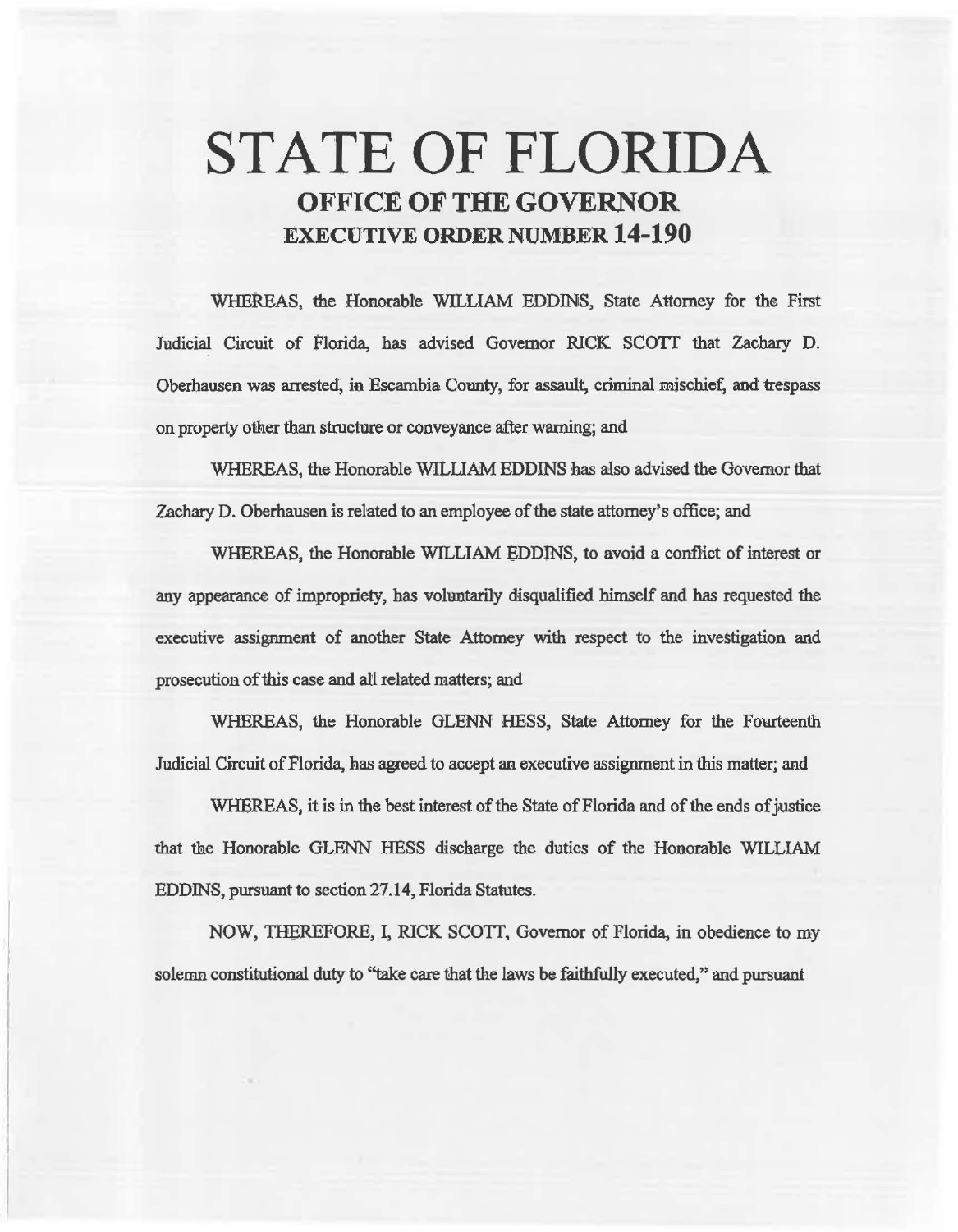to the Constitution and laws of the State of Florida, issue the following Executive Order, effective immediately:

#### Sectioa 1.

The Honorable GLENN HESS, State Attorney for the Fourteenth Judicial Circuit of Florida, referred to as the "Assigned State Attorney," is assigned to discharge the duties of the Honorable WILLIAM EDDINS, State Attorney for the First Judicial Circuit of Florida, as they relate to the investigation, prosecution and all matters related to Zachary D. Oberhausen.

## Section 2.

The Assigned State Attorney or one or more Assistant State Attorneys and Investigators, who have been designated by the Assigned State Attorney, shall proceed immediately to the First Judicial Circuit of Florida, and are vested with the authority to perform the duties prescribed herein.

#### Section 3.

All residents of the First Judicial Circuit are requested, and all public officials are directed, to cooperate and render whatever assistance is necessary to the Assigned State Attorney, so that justice may be served.

## Section<sub>4</sub>.

The period of this Executive Assignment shall be for one (1) year, to and including June 6, 2015.